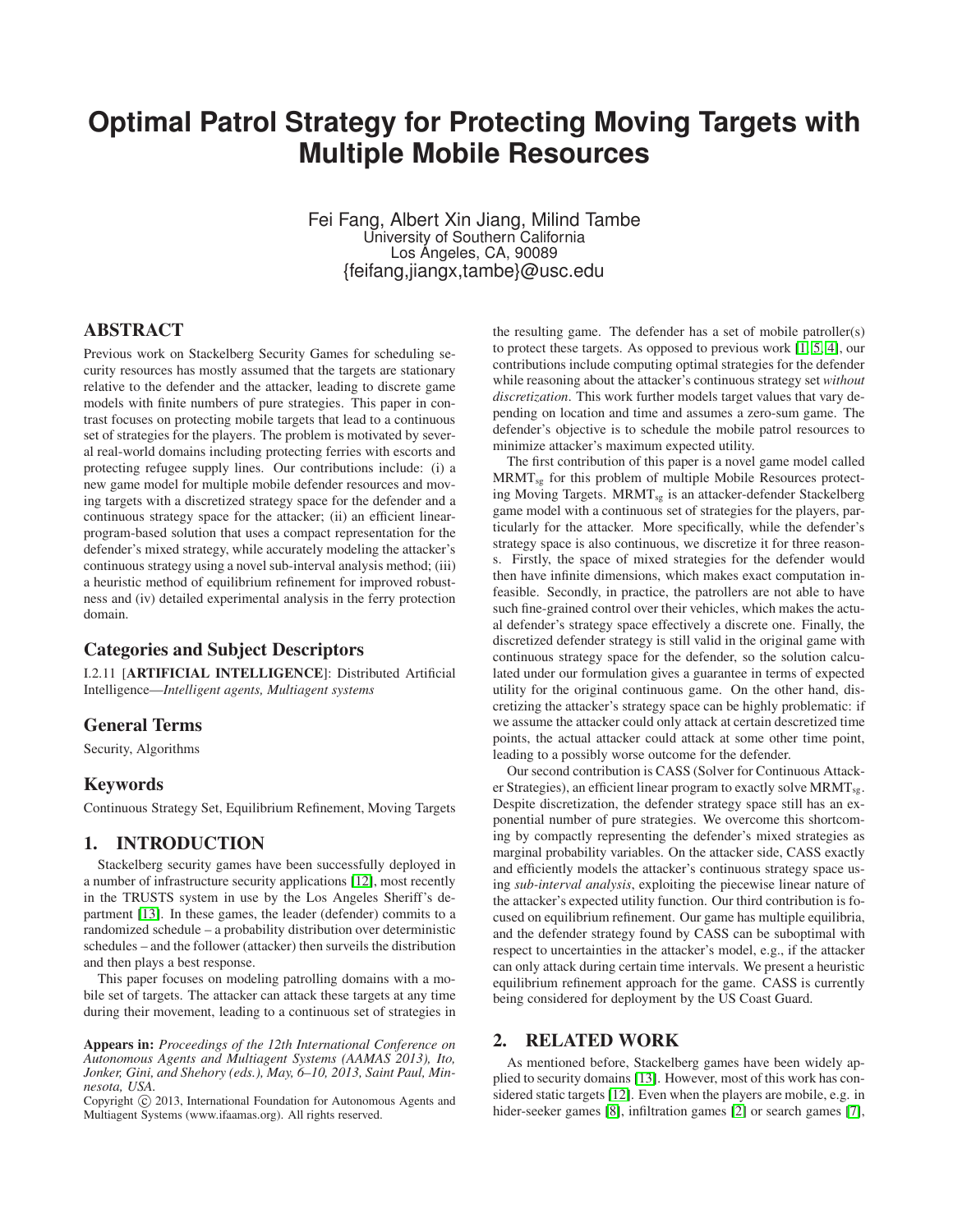the models have considered static targets if any. Additionally, even when the targets were mobile, e.g., trains [\[13\]](#page-7-1), the players were restricted to move along the targets to protect or attack them (the targets there are in essence stationary).

With respect to related work computing defender strategies for patrolling domains, Noah et al. [\[1\]](#page-7-2) compute strategies for setting up a perimeter patrol in adversarial settings with mobile patrollers. Similarly, Basilico et al. [\[4\]](#page-7-4) compute the leader-follower equilibrium for robotic patrolling in environments with arbitrary topologies. In the same way, Johnson et al. [\[9\]](#page-7-8) propose a continuous game model for protecting forests from illegal logging. However, in contrast to our problem, the targets are stationary in all this related work.

Bosansky et al. have studied the problem of protecting moving targets [\[5\]](#page-7-3), similar to our domain. However, they considered a model in which the defender, the attacker and targets have discretized movements on a directed graph. We, in our work, generalize the strategy space of the attacker to the continuous realm and compute optimal strategies even in such a setting. Furthermore, while we provide an efficient and scalable linear formulation, Bosanky et al. presented a formulation with non-linear constraints that faced scaling problems even with a single defender resource.

## 3. PROBLEM STATEMENT

One major example of the practical domains motivating this paper is the problem of protecting ferries that carry passengers in many waterside cities. Packed with hundreds of passengers, these may present attractive targets to attack (e.g., with a small boat packed with explosives that may be only detected once it gets close to the ferry). Small, fast patrol boats can provide protection to such ferries (Figure [1\(a\)\)](#page-1-0), but there are often limited numbers of patrol boats, i.e., they cannot protect the ferries at all times at all locations. Other examples include protecting refugee aid convoys with overhead UAVs.

<span id="page-1-0"></span>

<span id="page-1-2"></span>Figure 1: (a) Protecting ferries with patrol boats; (b) Example with three targets (triangles) and two patrollers (squares). Patroller  $P_1$  is protecting  $F_2$  and  $P_2$  is protecting  $F_3$ .

**Domain description.** In this problem, there are  $L$  moving targets,  $F_1, F_2, ..., F_L$  $F_1, F_2, ..., F_L$  $F_1, F_2, ..., F_L$ <sup>1</sup>. We assume that these targets move along a one-dimensional domain, specifically a straight line segment linking two terminal points which we will name  $A$  and  $B$  (an illustrative instance is shown in Figure [1\(b\)\)](#page-1-2). This is sufficient to capture real-world domains such as ferries moving back-and-forth in a straight line between two terminals as they do in many ports around the world. The targets have fixed daily schedules. The schedule of each target can be described as a continuous function  $S_q: T \to D$ where  $q = 1, ..., L$  is the index of the target,  $T = [0, 1]$  represents the continuous time interval of a typical day (normalized) and  $D = [0, 1]$  is the continuous space of possible locations (normalized) with 0 corresponding to terminal A and 1 terminal B. So  $S_q(t)$  denotes the position of the target  $F_q$  at a specified time t. We assume  $S_q$  is piecewise linear.

The defender has  $W$  mobile patrollers that can move along  $D$ to protect the targets, denoted as  $P_1, P_2, ..., P_W$ . Although faster than the targets, they have a maximum speed  $v_m$  (range of velocity is  $[-v_m, v_m]$ ). The attacker will choose a certain time and a certain target to attack. The probability of attack success depends on the positions of the patrollers at that time. Specifically, each patroller can detect and try to intercept anything within the *protection radius*  $r_e$  but cannot detect the attacker prior to that radius. Thus, a patroller protects all targets within her protective circle of radius  $r_e$  (centered at her current position), as in Figure [1\(b\)\)](#page-1-2). Symmetrically, a target is protected by all patrollers whose protective circles can cover it. If the attacker attacks a protected target, then the probability of successful attack is a decreasing function of the number of patrollers that are protecting the target. Formally, we use a set of coefficients  ${C_G}$  to describe the strength of the protection.

DEFINITION 1. Let  $G \in \{1, ..., W\}$  be the total number of pa*trollers protecting a target* Fq*, i.e., there are* G *patrollers such that*  $F_q$  *is within radius*  $r_e$  *of each of the G patrollers. Then*  $C_G \in [0, 1]$ *specifies the probability that the patrollers can successfully stop the* attacker. We require that  $C_{G_1} \leq C_{G_2}$  if  $G_1 \leq G_2$ , i.e., more pa*trollers offer stronger protection.*

As with previous work in security games [\[12,](#page-7-0) [13\]](#page-7-1), we model the game as a Stackelberg game, where the defender commits to a randomized strategy first, and then the attacker can respond to such a strategy. The patrol schedules in these domains are currently created by hand; and hence suffer the drawbacks of hand-drawn patrols, including lack of randomness (in particular, informed randomness) and reliance on simple patrol patterns [\[12\]](#page-7-0), which we remedy in this paper. (In the rest of the paper, we denote the defender with "she" and the attacker with "he").

Defender strategy. A pure strategy of defender is to designate a moving schedule for each patroller. Analogous to the target's schedule, a patroller's schedule can be written as a continuous function  $R_u : T \to D$  where  $u = 1, ..., W$  is the index the patroller.  $R_u$  must be compatible with the patroller's velocity range.

Attacker strategy. The attacker conducts surveillance of the defender's mixed strategy and the targets' schedules; he may then execute a pure strategy response to attack a certain target at a certain time. The attacker's pure strategy can be denoted as  $(F_q, t)$  where  $F_q$  is the target to attack and t is the time to attack.

Utilities. We assume the game is zero-sum. If the attacker performed a successful attack on target  $F_q$  at location x at time t, he gets a positive reward  $U_q(x, t)$  and the defender gets  $-U_q(x, t)$ , otherwise both players get utility zero. The positive reward  $U_q(x, t)$ is a known function which accounts for many factors in practice. For example, an attacker may be more effective in his attack when the target is stationary (such as at a terminal point) than when the target is in motion. As the target's position is decided by the schedule, the utility function can be written as  $U_q(t) \equiv U_q(S_q(t), t)$ . We assume  $U_q(t)$  can be represented as a piecewise linear function of t for each target  $F_q$  (we will show an example in Section [6\)](#page-6-0).

# 4. MODELS

In this section, we introduce our  $M\text{RMT}_{sg}$  model that uses a discretized strategy space for the defender and a continuous strategy space for the attacker. For clarity of exposition, we then introduce DASS approach to compute a minimax solution for discretized attacker strategy space (Section [4.2\)](#page-2-0), followed by CASS for the attacker's continuous strategy space (Section [4.3\)](#page-3-0). We first assume a single patroller and then generalize to multiple patrollers in Section [4.4.](#page-4-0) Since our game is zero-sum, we use minimax (minimizing

<span id="page-1-1"></span><sup>&</sup>lt;sup>1</sup>A table of all notations can be found in the online appendix (*http://mrmt.webs.com/*).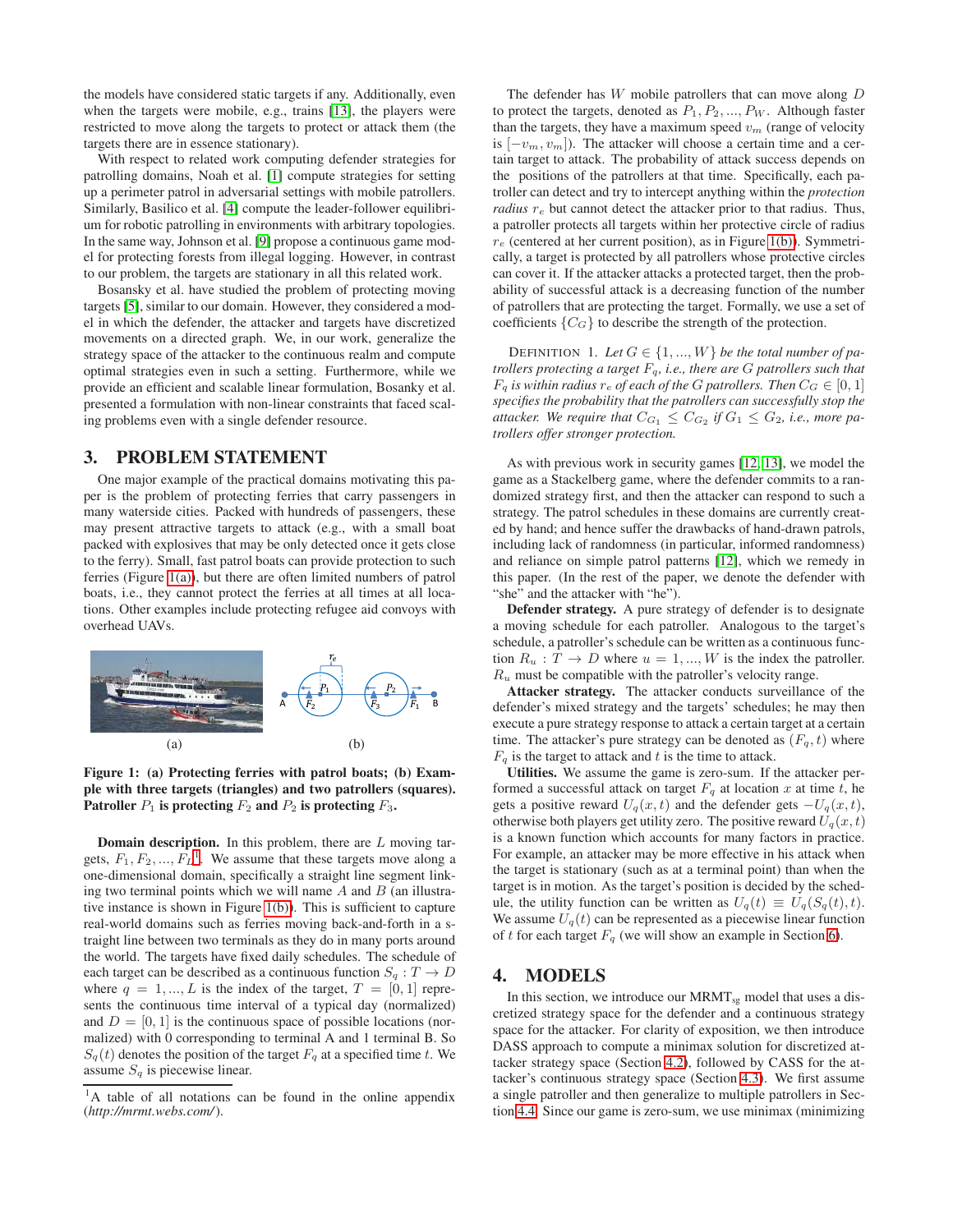the maximum attacker utility) which returns the same solution as Strong Stackelberg Equilibrium [\[6,](#page-7-9) [10\]](#page-7-10) for  $MRMT_{sg}$ .

#### 4.1 Representing Defender's Strategies

Since the defender's strategy space is discretized, we assume that each patroller only makes changes at a finite set of time points  $T =$  $\{t_1, t_2, ..., t_M\}$ , evenly spaced across the original continuous time interval.  $t_1 = 0$  is the starting time and  $t_M = 1$  is the normalized ending time. We denote by  $\delta t$  the distance between two adjacent time points:  $\delta t = t_{k+1} - t_k = \frac{1}{M-1}$ . We require  $\delta t$  to be small enough such that for each target  $F_q$ , the utility function  $U_q(t)$  and the moving schedule  $S_q(t)$  are linear within each interval  $[t_k, t_{k+1}]$ for  $k = 1, \ldots, M-1$ , i.e., the target is moving with uniform speed and linearly changing utility during each of these intervals.

In addition to discretization in time, we also discretize the line segment  $AB^2$  $AB^2$  that the targets move along a set of points  $D =$  $\{d_1, d_2, ..., d_N\}$  and restrict each patroller to be located at one of the discretized points  $d_i$  at any discretized time point  $t_k$ . During each time interval  $[t_k, t_{k+1}]$ , each patroller moves with constant speed from her location  $d_i$  at time  $t_k$  to her location  $d_i$  at time  $t_{k+1}$ . The points  $d_1, d_2, ..., d_N$  are ordered by their distance to terminal A, and  $d_1$  refers to A and  $d_N$  refers to B. Since the time interval is discretized into M points, a patroller's route  $R_u$  ( $R_u$  is, in essence, a mapping of  $T \rightarrow D$ ) can be represented as a vector  $R_u = (d_{R_u(1)}, d_{R_u(2)}, ..., d_{R_u(M)})$ .  $R_u(k)$  is the index of the discretized distance point where the patroller is located at time  $t_k$ .

For a single defender resource in the *full representation*, the defender's mixed strategy assigns a probability to each of the patrol routes that can be executed. If  $v_m$  is large enough, there are in total  $N^M$  patrol routes, which makes the full representation intractable. Therefore, we use a *compact representation* of the defender's mixed strategy where we represent the defender's strategy with *flow distribution variables*  $\{f(i, j, k)\}$ .  $f(i, j, k)$  is the probability of the patroller moving from  $d_i$  at time  $t_k$  to  $d_j$  at time  $t_{k+1}$ . The complexity of the compact representation is  $O(MN^2)$ , much more efficient compared to the full representation. Figure [2](#page-2-2) shows a simple example illustrating the compact representation. Numbers on the edges indicate the value of  $f(i, j, k)$ . We use  $E_{i,j,k}$  to denote the directed edge linking nodes  $(t_k, d_i)$  and  $(t_{k+1}, d_j)$ . For example,  $f(2, 1, 1)$ , the probability of the patroller moving from  $d_2$ to  $d_1$  during time  $t_1$  to  $t_2$ , is shown on the edge  $E_{2,1,1}$  from node  $(t_1, d_2)$  to node  $(t_2, d_1)$ . While a similar compact representation was used earlier in Yin et al. [\[13\]](#page-7-1), we use it in a continuous setting.



<span id="page-2-2"></span>Figure 2: Compact representation: x-axis shows time intervals; y-axis the discretized distance-points in the one-dimensional movement space.

Any strategy in full representation can be mapped into a compact representation. If there are H possible patrol routes  $R_1, R_2, ..., R_H$ , a strategy in full representation can be denoted as a probability vector  $(p(R_1), \ldots p(R_H))$  where  $p(R_u)$  is the probability of taking route  $R_u$ . Taking route  $R_u$  means the patroller moves from  $d_{R_u(k)}$ 

to  $d_{R_u(k+1)}$  during time  $[t_k, t_{k+1}]$ , so the edge  $E_{R_u(k),R_u(k+1),k}$ is taken when route  $R_u$  is chosen. Then the total probability of taking edge  $E_{i,j,k}$  is the sum of probabilities of all the routes  $R_u$ where  $R_u(k) = i$  and  $R_u(k + 1) = j$ . Formally,

<span id="page-2-8"></span>
$$
f(i, j, k) = \sum_{R_u: R_u(k) = i \text{ and } R_u(k+1) = j} p(R_u).
$$
 (1)

Different mixed strategies in full representation can be mapped to the same compact representation. Table [1](#page-2-3) shows a simple example. Rows 1 and 2 show full representation for two mixed strategies. The probability of a route is labeled on all edges in the route in full representation. Adding up the numbers of a particular edge  $E_{i,j,k}$ in all routes of a full representation together, we can get  $f(i, j, k)$ for the compact representation (shown in Figure [2\)](#page-2-2).



<span id="page-2-3"></span>Table 1: Two full representations that can be mapped into the same compact representation shown in Figure [2.](#page-2-2)

This compact representation does not lead to any loss in solution quality. Recall our goal is to find an optimal defender strategy that minimizes maximum attacker utility. The attacker expected utility of attacking target  $F_q$  at time t given defender strategy f can be expressed as

<span id="page-2-6"></span>
$$
AttEU_f(F_q, t) = (1 - C_1 \omega(F_q, t))U_q(t), \tag{2}
$$

where  $U_q(t)$  is the reward for a successful attack,  $\omega(F_q, t)$  is the probability that the patroller is protecting target  $F_q$  at time t and  $C_1$  is the protection coefficient of single patroller. We drop the subscript if f is obvious from the context. As  $C_1$  and  $U_q(t)$  are constants for a given attacker's pure strategy  $(F_q, t)$ , AttEU $(F_q, t)$ is purely decided by  $\omega(F_q, t)$ . As we will show in the next subsection,  $\omega(F_q, t)$  can be calculated from the compact representation  ${f(i, j, k)}$ . If two defender strategies under the full representation are mapped to the same compact representation  $\{f(i, j, k)\},\$ they will have the same  $\omega$  function and AttEU for any attacker's pure strategy  $(F_q, t)$ . We exploit the following properties of the compact representation.

<span id="page-2-4"></span>PROPERTY 1. For any time interval  $[t_k, t_{k+1}]$ , the sum of all flow distribution variables equals to 1:  $\sum_{i=1}^N\sum_{j=1}^N f(i,j,k) = 1.$ 

<span id="page-2-5"></span>PROPERTY 2. *The sum of flows that go into a particular node equals the sum of flows that go out of the node. Denote the sum as*  $p(i, k)$ , then  $p(i, k) = \sum_{j=1}^{N} f(j, i, k-1) = \sum_{j=1}^{N} f(i, j, k)$ .

<span id="page-2-7"></span>PROPERTY 3. *Combining Property [1](#page-2-4) and [2,](#page-2-5)*  $\sum_{i=1}^{N} p(i, k) = 1$ *.* 

## <span id="page-2-0"></span>4.2 DASS: Discretized Attacker Strategies

DASS (Solver for Discretized Attacker Strategies) efficiently finds minimax solutions for MRMT-based games while constraining the attacker to attack at discretized time points  $t_k$ . That is, we need to minimize  $v$  where  $v$  is the maximum of attacker's expected utility. Here, v is the maximum of AttEU( $F_q$ , t) for any target  $F_q$  at any discretized time point  $t_k$ .

<span id="page-2-1"></span><sup>&</sup>lt;sup>2</sup>It is possible to have additional points where targets may stop (e.g., to load and unload passengers).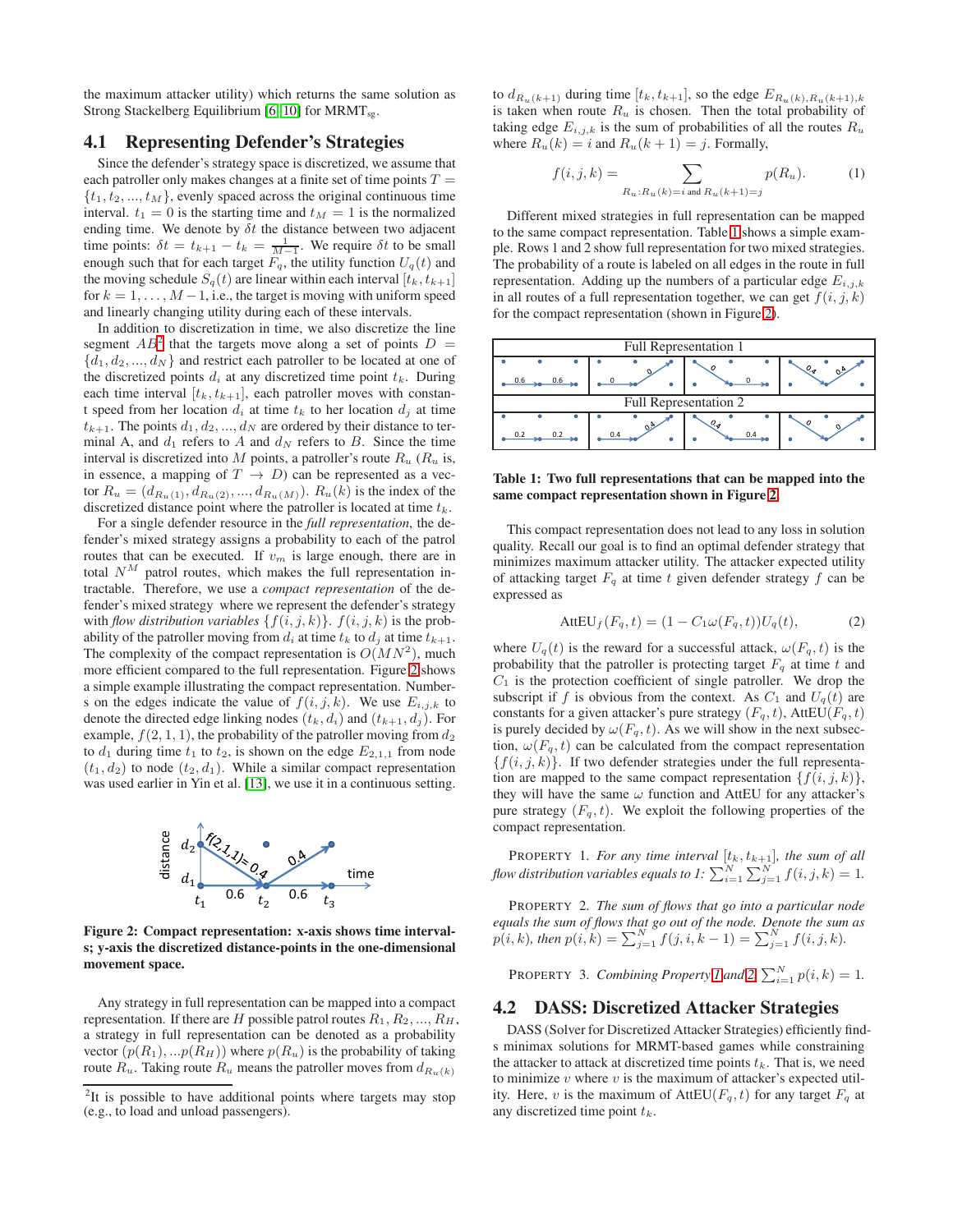From Equation [\(2\)](#page-2-6), we know that  $AttEU(F_q, t)$  is decided by  $\omega(F_q, t)$ , the probability that the patroller is protecting target  $F_q$ at time t. Given the position of the target  $S_q(t)$ , we define the protection range  $\beta(F_q, t) = [\max\{S_q(t) - r_e, d_1\}, \min\{S_q(t) +$  $r_e, d_N$  }. If the patroller is located within the range  $\beta(F_q, t)$ , the distance between the target and the patroller is no more than  $r_e$  and thus the patroller is protecting  $F_q$  at time t. So  $\omega(F_q, t)$  is the probability that the patroller is located within range  $\beta(F_q, t)$  at time t. For the discretized time points  $t_k$ , the patroller can only be located at a discretized distance point  $d_i$ , so we define the following.

DEFINITION 2.  $I(i, q, k)$  is a function of two values.  $I(i, q, k)$ 1 *if*  $d_i \in \beta(F_q, t_k)$ , and otherwise  $I(i, q, k) = 0$ .

In other words,  $I(i, q, k) = 1$  means that a patroller located at  $d_i$ at time  $t_k$  is protecting target  $F_q$ . The probability that the patroller is at  $d_i$  at time  $t_k$  is  $p(i, k)$ . So we have

<span id="page-3-2"></span>
$$
\omega(F_q, t_k) = \sum_{i: I(i,q,k)=1} p(i,k),\tag{3}
$$

<span id="page-3-1"></span>AttEU
$$
(F_q, t_k) = \left(1 - C_1 \sum_{i: I(i,q,k)=1} p(i,k)\right) U_q(t).
$$
 (4)

Equation [\(4\)](#page-3-1) follows from Equations [\(2\)](#page-2-6) and [\(3\)](#page-3-2).Finally, we must address speed restrictions on the patroller. We can set all flows that are not achievable to zero, that is  $f(i, j, k) = 0$  if  $|d_j - d_i| > v_m \delta t$ . Thus, DASS can be formulated as a linear program:

$$
\min_{f(i,j,k),p(i,k)} v \tag{5}
$$

$$
f(i, j, k) \in [0, 1], \forall i, j, k
$$
\n
$$
(6)
$$

$$
f(i, j, k) = 0, \forall i, j, k \text{ such that } |d_j - d_i| > v_m \delta t \quad (7)
$$

$$
p(i,k) = \sum_{j=1}^{N} f(j,i,k-1), \forall i, \forall k > 1
$$
 (8)

$$
p(i,k) = \sum_{j=1}^{N} f(i,j,k), \forall i, \forall k < M
$$
\n(9)

$$
\sum_{i=1}^{N} p(i,k) = 1, \forall k \tag{10}
$$

$$
v \ge \text{AttEU}(F_q, t_k), \forall q, \forall k \tag{11}
$$

Constraint [7](#page-3-3) describes the speed limit. Constraint [6](#page-3-4) describes the probability range. Constraints [8–](#page-3-5)[9](#page-3-6) describes Property [2.](#page-2-5) Constraint [10](#page-3-7) is exactly Property [3.](#page-2-7) Property [1](#page-2-4) can be derived from the [2](#page-2-5) and [3,](#page-2-7) so it is not listed as a constraint. Equation [\(11\)](#page-3-8) shows the attacker chooses the strategy that gives him the maximal expected utility among all possible attacks at discretized time points; where AttEU( $\cdot$ ) is described by Equation [\(4\)](#page-3-1).

#### <span id="page-3-0"></span>4.3 CASS: Continuous Attacker Strategies

Unfortunately, DASS's solution quality guarantee may fail: if the attacker chooses to attack between  $t_k$  and  $t_{k+1}$ , he may get a higher expected reward than attacking at  $t_k$  or  $t_{k+1}$ . Consider the following example: Figure [3](#page-3-9) shows the defender's compact strategy between  $t_k$  and  $t_{k+1}$ . Here the defender's marginal strategy has only three non-zero variables  $f(3, 4, k) = 0.3, f(3, 1, k) = 0.2$ , and  $f(1, 3, k) = 0.5$ , indicated by the set of three edges  $E^+$  =  ${E_{3,4,k}, E_{3,1,k}, E_{1,3,k}}$ . There is only one target, which moves from  $d_3$  to  $d_2$  at constant speed during  $[t_k, t_{k+1}]$ . Its schedule is depicted by the straight line segment  $S_1$ . The dark lines  $L_1^1$  and  $L_1^2$  are parallel to  $S_1$  with distance  $r_e$ . The area between them indicates the protection range  $\beta(F_q, t)$  for any time  $t \in (t_k, t_{k+1})$ .

Consider the time points at which an edge from  $E^+$  intersects one of  $L_1^1$ ,  $L_1^2$  (labeled as  $\theta_k^r$ ,  $r = 1 \dots 4$  in Figure [3\)](#page-3-9). Intuitively, these are all the time points at which a defender patrol could potentially enter or leave the protection range of the target. To simplify the notation, we denote  $t_k$  as  $\theta_k^0$  and  $t_{k+1}$  as  $\theta_k^5$ . For example, a patroller moving from  $d_3$  to  $d_4$  (or equivalently, taking the edge  $E_{3,4,k}$ ) protects the target from  $\theta_k^0$  to  $\theta_k^1$  because  $E_{3,4,k}$  is between  $L_1^1$  and  $L_1^2$  in  $[\theta_k^0, \theta_k^1]$ , during which the distance to the target is less or equal than protection radius  $r_e$ . Consider the sub-intervals between each  $\theta_k^j$  and  $\theta_k^{j+1}$ , for  $j = 0...4$ . Since within each of these five sub-intervals, no patroller enters or leaves the protection range, the probability that the target is being protected is a constant in each sub-interval, as shown in Figure [4\(a\).](#page-3-10)

<span id="page-3-12"></span>

<span id="page-3-9"></span>Figure 3: Changes of AttEU in  $(t_k, t_{k+1})$ .

<span id="page-3-5"></span><span id="page-3-4"></span><span id="page-3-3"></span>Suppose  $U(F_q, t)$  decreases linearly from 2 to 1 during  $[t_k, t_{k+1}]$ and  $C_1 = 0.8$ . We can then calculate the attacker's expected utility function AttEU( $F_q$ , t) for ( $t_k$ ,  $t_{k+1}$ ), as plotted in Figure [4\(b\).](#page-3-11) AttEU( $F_q$ , t) is linear in each sub-interval but the function is discontinuous at the intersection points  $\theta_k^1, \ldots, \theta_k^4$  because of the discontinuity of  $\omega(F_q, t)$ . We denote:

$$
\lim_{t \to \theta_k^{r-}} \text{AttEU}(F_q, t) = \text{AttEU}(F_q, \theta_k^{r-})
$$
\n
$$
\lim_{t \to \theta_k^{r+}} \text{AttEU}(F_q, t) = \text{AttEU}(F_q, \theta_k^{r+})
$$

<span id="page-3-8"></span><span id="page-3-7"></span><span id="page-3-6"></span>An attacker can choose to attack at a time immediately after  $\theta_k^2$ , getting an expected utility that is arbitrarily close to 1.70. Ac-cording to Equation [\(4\)](#page-3-1), we can get AttEU( $F_q$ ,  $t_k$ ) = 1.20 and AttEU( $F_q$ ,  $t_{k+1}$ ) = 1.00, both lower than AttEU( $F_q$ ,  $\theta_k^{2+}$ ).

<span id="page-3-10"></span>

<span id="page-3-11"></span>Figure 4: Sub-interval analysis

Thus, the attacker can get a higher expected reward by attacking between  $t_k$  and  $t_{k+1}$ . However, because of discontinuities in the attacker's expected utility function, a maximum might not exist. This implies that the minimax solution concept might not be well-defined for our game. We thus define our solution concept to be minimizing the *supremum* of  $AttEU(F_q, t)$ . Supremum is defined to be the smallest real number that is greater than or equal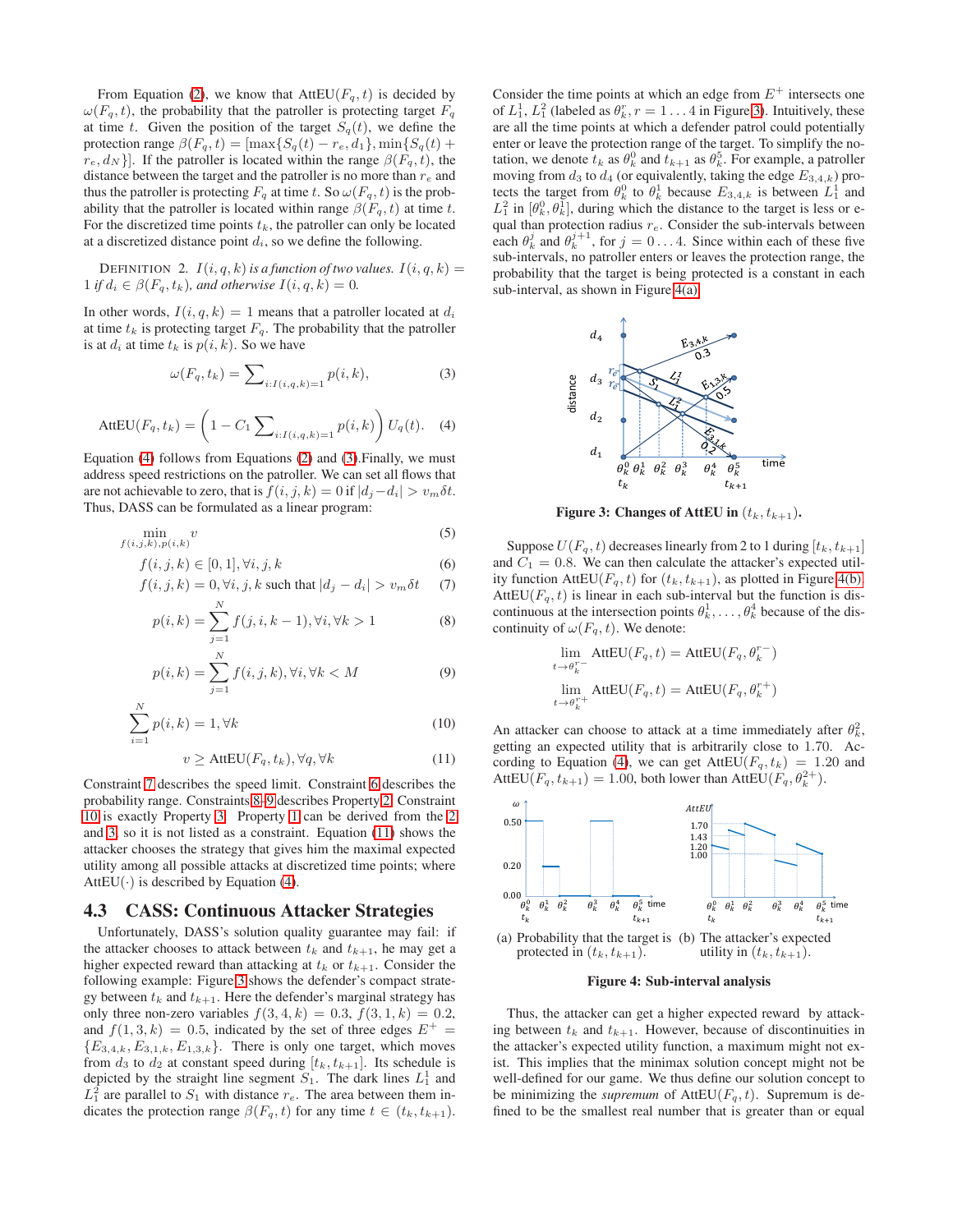to any AttEU( $F_q$ , t), i.e., it is the least upper bound. In the above example, the supremum of attacker's expected utility in  $(t_k, t_{k+1})$ is Att $EU(F_q, \theta_k^{1+}) = 1.70$ . Formally, a defender strategy f is minimax if  $f \in \arg \min_{f'} \sup \text{AttEU}_{f'}(F_q, t)$ .

How can we deal with the possible attacks between the discretized points and find an optimal defender strategy? We generalize the process above (called sub-interval analysis) to all possible edges  $E_{i,j,k}$ . We then make use of the piecewise linearity of AttEU( $F_q$ , t) and the fact that the potential discontinuity points are fixed, which allows us to construct a linear program that solves the problem to optimality. We name the approach CASS (Solver for Continuous Attacker Strategies).

We first introduce the general sub-interval analysis. For any target  $F_q$  and any time interval  $(t_k, t_{k+1})$ , we calculate the intersection points of edges  $E_{i,j,k}$  and  $L_q^1$ ,  $L_q^2$ . We sort the intersection points in increasing order, denoted as  $\theta_k^r$ ,  $r = 1...M_{qk}$ , where  $M_{qk}$  is the total number of intersection points. Set  $\theta_k^0 = t^k$  and  $\theta_k^{M_{qk}+1} = t^{k+1}$ . Thus  $(t_k, t_{k+1})$  is divided into sub-intervals  $(\ddot{\theta}_k^r, \theta_k^{r+1}), r = 0, ..., M_{qk}.$ 

<span id="page-4-7"></span>LEMMA 1.  $AttEU(F_q, t)$  *is piecewise linear in* t *with the same set of potential discontinuous points independent of the defender strategy.*

The proof is in the online appendix(*http://mrmt.webs.com/*) and follows from the fact that in each sub-interval,  $E_{i,j,k}$  is either totally above or below  $L_q^1$ , and similarly for  $L_q^2$ . Define coefficient  $A_{qk}^r(i,j)$  to be  $C_1$  if edge  $E_{i,j,k}$  is between  $L_q^1$  and  $L_q^2$  in  $(\theta_k^r, \theta_k^{r+1})$ , and 0 otherwise. According to Equation [\(2\)](#page-2-6) and the fact that  $\omega(F_q, t)$ is the sum of  $f(i, j, k)$  whose corresponding coefficient  $A_{qk}^r(i, j) =$  $C_1$ , we have the following equation for  $t \in (\theta_k^r, \theta_k^{r+1})$ .

$$
AttEU(F_q, t) = \left(1 - \sum_{i=1}^{N} \sum_{j=1}^{N} A_{qk}^r(i, j) f(i, j, k)\right) \cdot U_q(t) \tag{12}
$$

Piecewise linearity of AttEU( $F_q$ , t) means the function is monotonous in each sub-interval and the supremum can be found at the intersection points. Because of linearity, the supremum of AttEU in  $(\theta_k^r, \theta_k^{r+1})$  can only be chosen from the one-sided limits of the endpoints, AttEU( $F_q$ ,  $\theta_k^{r+}$ ) and AttEU( $F_q$ ,  $\theta_k^{(r+1)-}$ ). Furthermore, if  $U(F_q, t)$  is decreasing in  $[t_k, t_{k+1}]$ , the supremum is

AttEU( $F_q$ ,  $\theta_k^{r+1}$ ) and otherwise it is AttEU( $F_q$ ,  $\theta_k^{(r+1)-}$ ). In other words, all other attacker's strategies in  $(\theta_k^r, \theta_k^{r+1})$  are dominated by attacking at time close to  $\theta_k^r$  or  $\theta_k^{r+1}$ . Thus, CASS adds new constraints to Constraints [6](#page-3-4)[–11](#page-3-8) which consider attacks to occur at  $t \in (t_k, t_{k+1})$ . We add one constraint for each sub-interval with respect to the possible supremum value in this sub-interval:

$$
\min_{f(i,j,k),p(i,k)} v \tag{13}
$$

subject to constraints [\(6](#page-3-4)..[11\)](#page-3-8)

$$
v \ge \max\{ \text{AttEU}(F_q, \theta_k^{r+}), \text{AttEU}(F_q, \theta_k^{(r+1)-}) \} \tag{14}
$$
  

$$
\forall k = 1..M, q = 1..L, r = 0..M_{qk}
$$

This linear program stands at the core of CASSAll the linear constraints included by Constraint [14](#page-4-1) can be added to CASS using Algorithm [1.](#page-4-2) The input of the algorithm include targets' schedules  $S_q$ , the protection radius  $r_e$ , the speed limit  $v_m$ , the set of discretized time points  $\{t_k\}$  and the set of discretized distance points  ${d_i}$ . Function CalInt $(L_q^1, L_q^2, v_m)$  in Line [5](#page-4-3) returns the list of all intersection time points between all possible edges  $E_{i,j,k}$  and the parallel lines  $L_q^1$ ,  $L_q^2$ , with additional points  $t_k$  as  $\theta_k^0$  and  $t_{k+1}$ as  $\theta_k^{M_{qk}+1}$ . Function CalCoef $(L_q^1, L_q^2, v_m, \theta_k^r, \theta_k^{r+1})$  in Line [7](#page-4-4) returns the coefficient matrix  $A_{qk}^r$ . Lines [8](#page-4-5)[–11](#page-4-6) add a constraint with

respect to the larger value of  $\text{AttEU}(F_q, \theta_k^{r+})$  and  $\text{AttEU}(F_q, \theta_k^{(r+1)-})$ to CASS for this sub-interval  $(\theta_k^r, \theta_k^{r+1})$ .

THEOREM 1. *CASS computes (in polynomial time) the exact solution (minimax) of the game with discretized defender strategies and continuous attacker strategies.*

Proof: According to Lemma [1,](#page-4-7) AttEU( $F_q$ , t) is piecewise linear and discontinuity can only occur at the intersection points  $\theta_k^r$ . These intersection points divide the time space into sub-intervals. Because of piecewise linearity, the supremum of  $AttEU(F_q, t)$  equals to the limit of an endpoint of at least one sub-interval. For any defender's strategy  $f$  that is feasible,  $v$  is no less than any of the limit values at the intersection points according to Constraint [14,](#page-4-1) and thus v can be any upper bound of  $AttEU(F_q, t)$  for f. As  $v$  is minimized in the objective function,  $v$  is no greater than the supremum of AttEU( $F_q$ , t) given any defender strategy f, and further  $v$  will be the infimum of the set of supremum corresponding to all defender strategies. Thus we get the optimal defender strategy.

The total number of variables in the linear program is  $O(MN^2)$ (including  $f(i, j, k)$  and  $p(i, k)$ ). The number of constraints rep-resented in Algorithm [1](#page-4-2) is  $O(MN^2)$  as the number of intersection points is at most  $2(M-1)N^2$ . The number of constraints rep-resented in Constraints [6](#page-3-4)[–11](#page-3-8) is also  $O(MN^2)$ . Thus, the linear program computes the solution in polynomial time.  $\Box$ 

COROLLARY 1. *The solution of CASS provides a feasible defender strategy of the original continuous game and gives exact expected value of that strategy.*

<span id="page-4-4"></span><span id="page-4-3"></span><span id="page-4-2"></span>

| <b>Algorithm 1:</b> Add constraints described in Constraint 14 |                                                                                        |  |  |  |  |  |
|----------------------------------------------------------------|----------------------------------------------------------------------------------------|--|--|--|--|--|
| 1 Input: $S_q$ , $r_e$ , $v_m$ , $\{t_k\}$ , $\{d_i\}$ ;       |                                                                                        |  |  |  |  |  |
| 2 for $k \leftarrow 1, \ldots, M - 1$ do                       |                                                                                        |  |  |  |  |  |
| 3                                                              | for $q \leftarrow 1, \ldots, L$ do                                                     |  |  |  |  |  |
|                                                                | $L_a^1 \leftarrow S_a + r_e, L_a^2 \leftarrow S_a - r_e;$                              |  |  |  |  |  |
| 5 <sup>1</sup>                                                 | $\theta_k^0, \ldots, \theta_k^{M_{qk}+1} \leftarrow \text{Callnt}(L_q^1, L_q^2, v_m);$ |  |  |  |  |  |
|                                                                | for $r \leftarrow 0, \ldots, M_{qk}$ do                                                |  |  |  |  |  |
|                                                                | $A_{ak}^r \leftarrow \text{CalCoef}(L_a^1, L_a^2, v_m, \theta_k^r, \theta_k^{r+1});$   |  |  |  |  |  |
|                                                                | <b>if</b> $U(F_q, t)$ is decreasing in $[t_k, t_{k+1}]$ <b>then</b>                    |  |  |  |  |  |
|                                                                | add constraint $v \geq$ AttEU( $F_q$ , $\theta_k^{r+}$ );                              |  |  |  |  |  |
| 10                                                             | else                                                                                   |  |  |  |  |  |
| 11                                                             | add constraint $v \geq$ AttEU( $F_q$ , $\theta_k^{(r+1)-}$ )                           |  |  |  |  |  |
|                                                                |                                                                                        |  |  |  |  |  |

# <span id="page-4-6"></span><span id="page-4-5"></span><span id="page-4-0"></span>4.4 Generalized Model

<span id="page-4-1"></span>To illustrate generalization to the multiple defender resources case, we take two patrollers as an example. If there are two patrollers, the patrol strategy can be represented as  $\{f(i_1, j_1, i_2, j_2, k)\}.$  $f(i_1, j_1, i_2, j_2, k)$  shows the probability of the first patroller moving from  $d_{i_1}$  to  $d_{j_1}$  and the second patroller moving from  $d_{i_2}$  to  $d_{i_2}$ during time  $t_k$  to  $t_{k+1}$ , i.e., taking edge  $E_{i_1,j_1,k}$  and  $E_{i_2,j_2,k}$  respectively. The corresponding marginal distribution variable  $p(i_1, i_2, k)$ represents for the probability that the first patroller is at  $d_{i_1}$  and the second at  $d_{i_2}$  at time  $t_k$ . Protection coefficients  $C_1$  and  $C_2$  are used when one or two patrollers are protecting the target respectively. So the attacker's expected utility can be written as

$$
AttEU(F_q, t) = (1 - (C_1 \cdot \omega_1(F_q, t) + C_2 \cdot \omega_2(F_q, t))) \cdot U_q(t)
$$

 $\omega_1(F_q, t)$  is the probability that only one patroller is protecting the target  $F_q$  at time t and  $\omega_2(F_q, t)$  is the probability that both patrollers are protecting the target. For attacks that happen at discretized points  $t_k$ , we can make use of  $I(i, q, k)$  in Definition [2](#page-3-12) and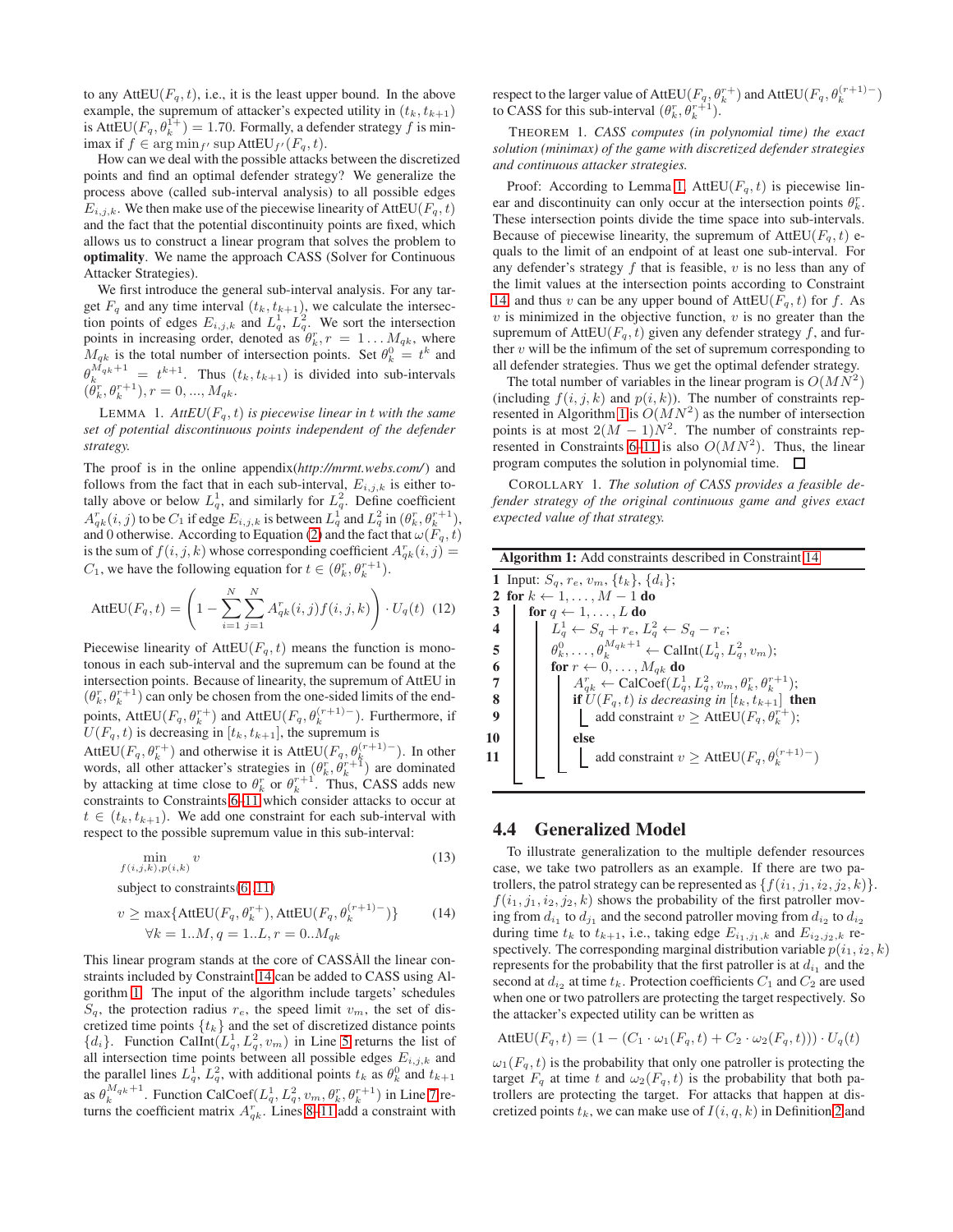$I(i_1, q, k) + I(i_2, q, k)$  is the total number of patrollers protecting the ferry at time  $t_k$ .

$$
\omega_1(F_q, t_k) = \sum_{i_1, i_2: I(i_1, q, k) + I(i_2, q, k) = 1} p(i_1, i_2, k)
$$

$$
\omega_2(F_q, t_k) = \sum_{i_1, i_2: I(i_1, q, k) + I(i_2, q, k) = 2} p(i_1, i_2, k)
$$

Constraints for attacks occurring in  $(t_k, t_{k+1})$  can be calculated with an algorithm similar to Algorithm [1,](#page-4-2) the main difference is to set the values in the coefficient matrix  $A_{qk}^r(i_1, j_1, i_2, j_2)$  as  $C_2$  if both edges  $E_{i_1,j_1,k}$  and  $E_{i_2,j_2,k}$  are between  $L_q^1$  and  $L_q^2$ .

AttEU
$$
(F_q, t)
$$
 =  
\n
$$
(1 - \sum_{i_1, j_1, i_2, j_2} A_{qk}^r(i_1, j_1, i_2, j_2) f(i_1, j_1, i_2, j_2, k)) \cdot U_q(t)
$$

For a general case of W defender resources, we can use  $\{f(i_1, j_1, \ldots, i_W, j_W, k)\}\$  to represent the patrol strategy and get the following equations.

$$
\text{AttEU}(F_q, t) = \left(1 - \sum_{Q=1}^W C_Q \cdot \omega_Q(F_q, t)\right) \cdot U_q(t)
$$

$$
\omega_Q(F_q, t_k) = \sum_{i_1, \dots, i_W: \sum_{u=1}^W I(i_u, q, k) = Q} p(i_1, \dots, i_W, k)
$$

Q is the number of patrollers protecting the target, and is the probability of protection for the discretized time points  $t_k$ . We can modify Algorithm [1](#page-4-2) to apply for multiple defender resource case. Set  $A_{qk}^r(i_1, j_1, \ldots, i_W, j_W)$  as  $C_Q$  if Q of the edges  $\{E_{i_u,j_u,k}\}\$  are between  $L_q^1$  and  $L_q^2$ .

The linear program for multiple patrollers can be found in online appendix(*http://mrmt.webs.com/*). The number of variables in the linear program and the number of constraints are both  $O(MN^{2W})$ . While the expression grows exponentially in the number of resources, in real-world domains such as ferry protection, the number of defender resources are limited. That is the main reason that optimization using security games becomes critical. As a result, the above generalization of CASS is adequate. Indeed, we can easily run CASS with 4 defender resources within 3 minutes for complex ferry domains. Further scale-up is an issue for future work.

## 5. EQUILIBRIUM REFINEMENT

A game often has multiple equilibria. Since our game is zerosum, all equilibria achieve the same objective value. However, if an attacker deviates from his best response, some equilibrium strategies for the defender may provide better results than others. Consider the following example game. There are two targets moving during  $[t_1, t_2]$  (no further discretization), one is moving from  $d_3$  to  $d_2$  and the other is moving from  $d_1$  to  $d_2$  (See Figure [5\(a\)\)](#page-5-0).  $d_3 - d_2 = d_2 - d_1 = d$  and  $5d/9 < r_e < d$ . There is only one patroller available and the protection coefficient  $C_1 = 1$ . Both targets' utility functions decrease from 10 to 1 in  $[t_1, t_2]$  (See Figure [5\(b\)\)](#page-5-1). In one equilibrium,  $f_{3,2,1} = f_{1,2,1} = 0.5$ , i.e., the patroller randomly chooses one target and follows it all the way. In another equilibrium,  $f_{3,3,1} = f_{1,1,1} = 0.5$ , i.e., the patroller either stays at  $d_1$  or at  $d_3$ . In either equilibrium, the attacker's best response is to attack at  $t_1$ , with a maximum expected utility of 5. However, if an attacker is physically constrained (e.g., due to launch point locations) to only attack no earlier than  $t_{mid}$ , he will choose to attack at  $t_{mid}$ , and his expected utility is  $U(F_q, t_{mid})/2$  for the first equilibrium and  $U(F_q, t_{mid})$  for the second. That is, the defender strategy in the first equilibrium is better than the one in the second.

<span id="page-5-0"></span>

<span id="page-5-1"></span>Figure 5: An example to show different equilibria for one game

Our goal is to improve the defender strategy so that it is more robust against constrained attackers while keeping the defender's expected utility against unconstrained attackers the same. This task of selecting one from the multiple equilibria of a game is an instance of the *equilibrium refinement* problem, which has received extensive study in game theory [\[6,](#page-7-9) [11\]](#page-7-11). For finite security games An *et al* [\[3\]](#page-7-12) proposed techniques that provide refinement over Stackelberg equilibrium. However there has been little prior research on the computation of equilibrium refinements for continuous games.

We introduce "route-adjust", a heuristic method for refining the equilibrium found by CASS. For expository simplicity, we first consider the single resource case. We begin with defining dominance of defender strategies for  $MRMT_{ss}$ .

DEFINITION 3. *Defender strategy* f *dominates* f ′ *if*  $DefEU_f(F_q,t) \geq DefEU_{f'}(F_q,t)$ ,  $\forall q,t$ , or equivalently in this *zero-sum game, AttEU*<sub>f</sub>( $F_q$ , t)  $\leq$  *AttEU*<sub>f</sub>( $F_q$ , t).

<span id="page-5-2"></span>COROLLARY 2. Defender strategy f **dominates**  $f'$  if  $\forall q, t$ ,  $\omega(F_q, t) \geq \omega'(F_q, t).$ 

Corollary [2](#page-5-2) follows from Equation [\(2\)](#page-2-6). Starting with a defender strategy  $f^0$  calculated by CASS, route-adjust provides final routes using these steps: (i) decompose flow distribution  $f^0$  into component routes; (ii) for each route, greedily find a route which provides better protection to targets; (iii) combine the resulting routes into a new flow distribution,  $f^1$ , which dominates  $f^0$ . To accomplish step (i), we decompose the flow distribution by iteratively finding a route that contains the edge with minimum probability. As shown in Figure [6,](#page-5-3) we first randomly choose a route that contains edge  $E_{1,2,2}$ , as  $f(1, 2, 2) = 0.4$  is the minimum among all flow variables. We choose  $R_2 = (d_1, d_1, d_2)$ , and set  $p(R_2) = f(1, 2, 2) =$ 0.4. Then we subtract the route from the original flow distribution to get a residual graph. We continue to extract routes from the residual graph until there is no route left. Assume in the flow distribution graph, the number of non-zero terms is  $Z$ ,  $Z$  is decreased by at least 1 after each iteration. So the algorithm will terminate in at most Z steps and at most Z routes are found.



<span id="page-5-3"></span>Figure 6: An example of decomposition.

For step (ii), we adjust each of the routes greedily. To that end, we first introduce the (weak) dominance relation of edges and routes,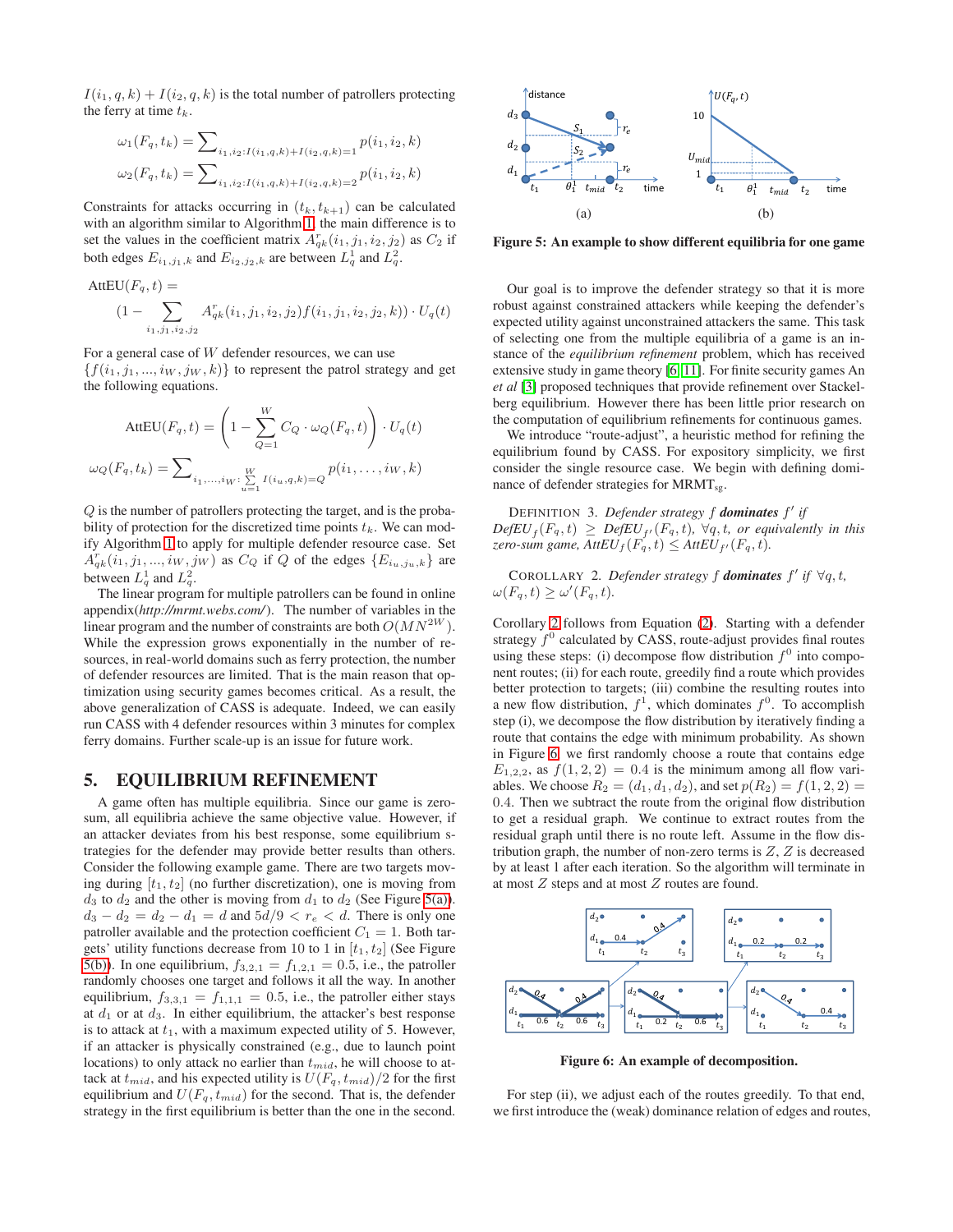using the intersection points  $\theta_k^r$  and the coefficient matrix  $A_{qk}^r(i, j)$ defined in Section [4.3.](#page-3-0)

DEFINITION 4. *Edge*  $E_{i,j,k}$  *dominates edge*  $E_{i',j',k}$  *in*  $[t_k, t_{k+1}]$ *if*  $A_{qk}^r(i,j) \geq A_{qk}^r(i',j'), \forall q = 1..L, \forall r = 1..M_{qk}, i.e., edge$  $E_{i,j,k}$  protects target  $F_q$  in  $[\theta^r_k, \theta^{r+1}_k]$  if edge  $E_{i',j',k}$  protects it.

DEFINITION 5. *Route*  $R_u = (d_{R_u(1)}, \ldots, d_{R_u(M)})$  *dominates*  $R_{u'} = (d_{R_{u'}(1)}, \ldots, d_{R_{u'}(M)})$  *if*  $E_{R_u(k), R_u(k+1), k}$  *dominates edge*  $E_{R_{u'}(k),R_{u'}(k+1),k}$ ,  $\forall k = 1...M-1$ , *i.e., route*  $R_u$  *dominates*  $R_{u'}$  *if each edge of*  $R_u$  *dominates the corresponding edge in*  $R_{u'}$ *.* 

Denote the original route to be adjusted as  $R_u$  and the new route as  $R_{u_1}$ . A greedy way to improve the route is to replace only one node in the route, i.e.,  $R_{u_1}(k) = R_u(k)$ ,  $\forall k \neq k^*$  and  $d_{R_u(k^*)}$  in the original route is replaced with  $d_{R_{u_1}(k^*)}$ . So the patroller's route changes only in  $[t_{k^*-1}, t_{k^*+1}]$ . To simplify the notation, we denote the edge  $E_{R_u(k^*),R_u(k^*+1),k^*}$  as  $E(u, k^*)$ . Thus, only edges  $E(u, k^* - 1)$  and  $E(u, k^*)$  in the original route are replaced by  $E(u_1, k^* - 1)$  and  $E(u_1, k^*)$  in the new route. We want  $R_{u_1}$  to provide more protection to the targets, so the new route should dominate the original one. So for a specified  $k^*$ , we are looking for a position  $d_{R_{u_1}(k^*)}$  such that: 1)  $E(u_1, k^* - 1)$ and  $E(u_1, k^*)$  meet the speed constraint; 2)  $E(u_1, k^* - 1)$  and  $E(u_1, k^*)$  dominates  $E(u, k^* - 1)$  and  $E(u, k^*)$  respectively; 3) edge  $E(u_1, k^* - 1)$  and  $E(u_1, k^*)$  are not dominated by the corresponding edges for any other choice of  $d_{R_{u_1}(k^*)}$ . The second requirement ensures the changed edges in the new route dominates the corresponding edges in the original route. Thus the new route  $R_{u_1}$  dominates  $R_u$ . The third requirement attains a local maxima. We iterate this process, converging to a final route denoted  $R_{u'}$ .

For the example above, assume the target's moving schedule is  $d_1 \rightarrow d_1 \rightarrow d_2$ ,  $d_3 - d_2 = d_2 - d_1 = \delta d$ ,  $r_e = 0.1\delta d$  and utility function is constant. We improve each route by changing the patroller's position at time  $t_3$ , i.e.,  $R_u(3)$ . As  $t_3$  is the last discretized time point, only edge  $E_{i,j,2}$  may be changed. The adjustment is shown in Table [2.](#page-6-1)

| Original                | Adjusted          | $p(R_u)$ | Composed                                  |
|-------------------------|-------------------|----------|-------------------------------------------|
| $(d_{1}, d_{1}, d_{1})$ | $(d_1, d_1, d_2)$ | 0.2      | $d_2$<br>$\overline{\phantom{a}}^{\,0\,}$ |
| $(d_{1}, d_{1}, d_{2})$ | $(d_1, d_1, d_2)$ | 0.4      |                                           |
| $(d_2,d_1,d_1)$         | $(d_2, d_1, d_2)$ | 0.4      | 0.6                                       |
| $(d_2,d_1,d_2)$         |                   |          |                                           |

<span id="page-6-1"></span>Table 2: An example to show how the routes are adjusted

For step (iii), we reconstruct a new compact representation as in Equation [1.](#page-2-8) For the example above, the result is shown in Table [2.](#page-6-1)

THEOREM 2. *After steps (i)–(iii), we get a new defender strat*egy  $f<sup>1</sup>$  that dominates the original one  $f<sup>0</sup>$ .

While step (iii) allows us to prove Theorem [2,](#page-6-2) notice that at the end of step (ii), we have a probability distribution over a set of routes from which we can *sample actual patrol routes*. For two or more defender resources, we define the dominance relation on the edge tuple  $(E_{i_1,j_1,k},...,E_{i_W,j_W,k})$  with coefficient matrix for multiple patrollers  $A_{qk}^r(i_1, j_1, ..., i_W, j_W)$ .

### <span id="page-6-0"></span>6. EVALUATION

We use an example set in the ferry protection domain and compare the performance in terms of the attacker's expected utility AttEU( $F_q$ , t). As it is a zero-sum game, a lower value of AttEU indicates a higher value of defender's expected utility.

We used the following setting for the experiments, illustrating that this is a complex spatio-temporal game; rather than a discrete security game as in most previous work. There are three ferries moving between terminals A and B and the total distance  $AB = 1$ . The simulation time is 30 *minutes*. The schedules of the ferries are shown in Figure  $7(a)$ , where the x-axis indicates the time and the y-axis is the distance from terminal A. Ferry 1 and Ferry 3 are moving from A to B while Ferry 2 is moving from B to A. We first show results with 2 patrollers (where  $C_1 = 0.8$ , and  $C_2 = 1.0$ ), and with more patrollers later.

Performance of CASS. We compare the strategies calculated by CASS with DASS and a baseline strategy. In the baseline strategy, the two patrollers choose a ferry with a probability of 1/3 (uniformly random) and move alongside it to offer it full protection, leaving the other two unprotected (strategy observed in practice). First we wished to stress test CASS by using more complex utility functions than in the realistic case that follows. Therefore, we tested under 4 different discretization levels (e.g., at level 1,  $M = 4$ ,  $N = 3$ , and at level 4,  $M = 16$ , and  $N = 11$ ) with random utilities, and at each discretization level, we created 20 problem instances. Each instance has utilities uniformly randomly chosen between [0, 10] at discretized points; an example is shown in dashed lines of Figure  $7(b)$ . The x-axis indicates the distance d from terminal A, the y-axis indicates the utility of a successful attack if the ferry is located at distance d. In Figure [7\(c\),](#page-7-15) x-axis plots the four discretization levels. y-axis plots the average attacker utility over the 20 instances for baseline, DASS and CASS. CASS is shown to outperform DASS and baseline ( $p<0.01$ ).

Next we turn to *more realistic* utility function in this ferry domain, which is of  $U$ -shape or inverse  $U$ -shape. The solid line in Figure [7\(b\)](#page-7-14) shows a sample utility curve where the attacker gains higher utility closer to the shore. In Figure [7\(d\),](#page-7-16) we fix the utility at the shore as 10, vary the utility in the middle (the floor of the  $U$ -shape or the top of the inverse  $U$ -shape), shown on x-axis and compare performance of the strategies in terms of attacker utility on the y-axis. We conclude that 1) The strategy calculated by CASS outperforms the baseline and DASS. 2) DASS may actually achieve worse results than the baseline. Figure [7\(e\)](#page-7-17) gives a more detailed analysis for the one instance (shown in Figure  $7(b)$  with solid line). The x-axis indicates the time t, and the yaxis indicates the attacker's expected utility if he attacks Ferry 1 at time  $t$ . For the strategy calculated by DASS the worst performance at discretized time points is  $3.50(AttEU(F_1, 20))$ , however, the supremum of AttEU( $F_1$ ,  $t$ ),  $t \in [0, 30]$  can be as high as 4.99 (AttEU( $F_1$ , 4<sup>+</sup>)), which experimentally shows that taking into consideration the attacks between the discretized time points is necessary. For the strategy calculated by CASS the supremum of AttEU( $F_1$ , t) is reduced to 3.82.

<span id="page-6-2"></span>Number of Patrollers. Figure [8\(a\)](#page-7-18) shows the improvement in performance of CASS with increasing number of patrollers. The x-axis shows the number of patrollers and the y-axis indicates the average of supremum of attacker's expected utility. The results are averaged over the 20 random utility settings for discretization level 1 from Figure [7\(c\)](#page-7-15) (only 1 level is shown due to space limit). With less patrollers, the performance of the defender varies a lot depending on the randomized utility function (higher variance). But the variance gets much smaller with more patrollers, which means the defender has sufficient resources for different instances. Figure [8\(b\)](#page-7-19) shows the run-time for CASS.

Improvement Using Refinement Methods. In Figure [7\(f\),](#page-7-20) we compare the AttEU( $F_a$ , t) function of the defender strategy given by CASS and the defender strategy after equilibrium refinement for Ferry 1 for just one instance described in Figure [7\(b\)\(](#page-7-14)solid line). In